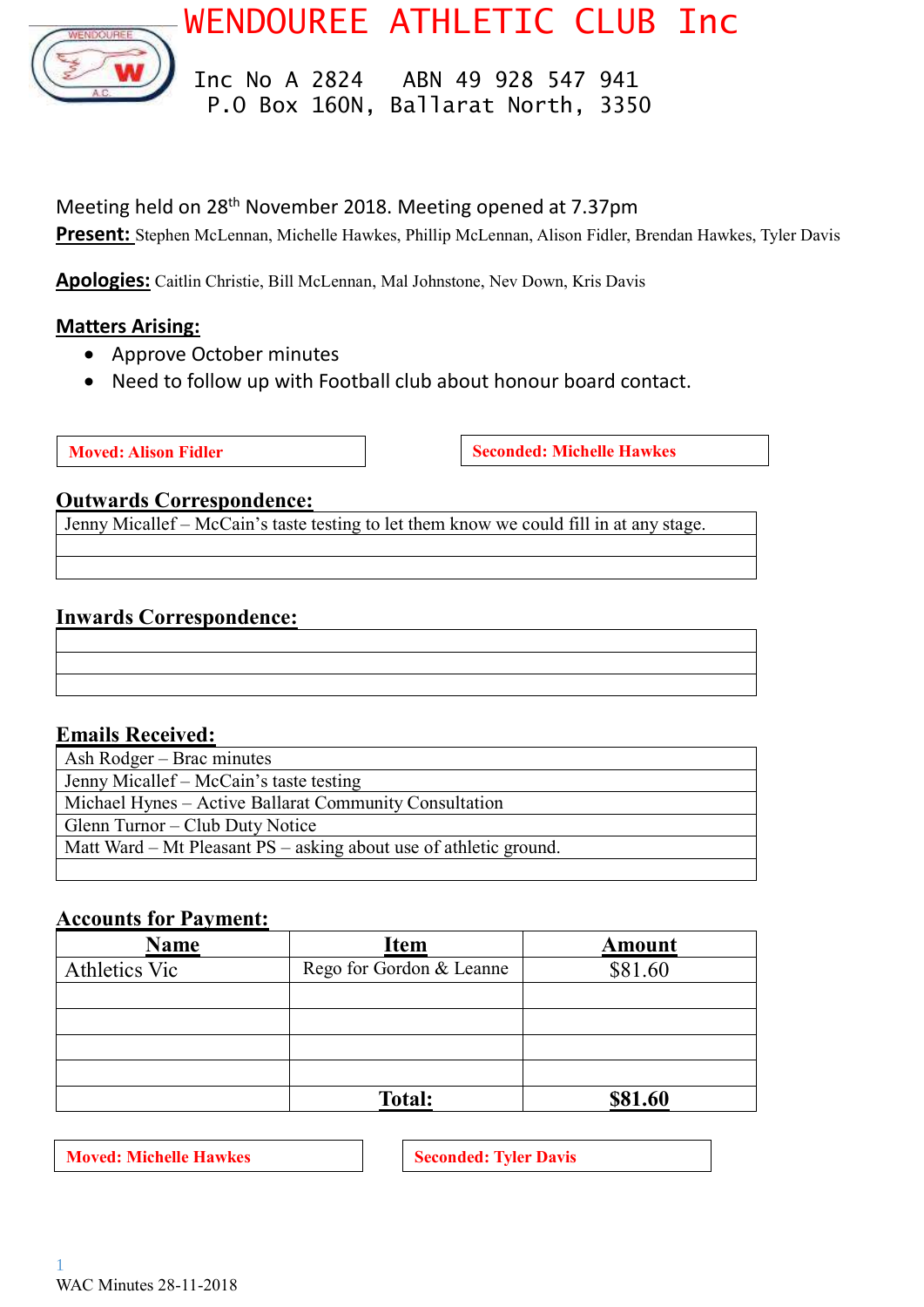# **Treasurers Report:**

**Moved:** Alison Fidler **Seconded:** Brendan Hawkes

# **Reports:**

# **Financial Report** - (Alison Fidler)

Term Deposit due in May 2019. Teachers games have finally paid \$1620 into our account. Still chasing a couple of people for their cross country run money.

### **Social Report -** (Michelle Hawkes)

After track on the 15<sup>th</sup> December there will a BBQ held by BRAC.

There is also a 3000 and 5000m race to race money for mental health, it will be a gold coin donation to enter and will start at 6.30pm.

Need to start thinking about the track and field presentation. The Barkly is a good option. At this stage we will have the presentation night on the  $16<sup>th</sup>$  February 2019.

### **Fundraising Report -** (Steve McLennan)

We have received the payment from the teacher's games.

We have completed 3 weeks of McCain's taste testing, which we will have raised \$360, still waiting for the payment to come through.

Plenty of sausages being sold on a Friday night at the Wendouree Juniors.

# **Woady Yaloak Report -** (Peter Luke)

Nil

# **BRAC Report -** (Steve McLennan)

Brac meeting was held on the 26<sup>th</sup> November. See attached.

**AV Report-** (Steve McLennan) Nil

### **Junior Report** – T & F **–** (Michelle Hawkes)

Track & Field

We are well under way into the track and field season for the juniors on a Friday night and we have 315 kids on the boards up to date.

It has been very busy, and we have had a few of our senior junior athletes come along and help, which has been great.

We have our last night before Christmas and a visit from Santa on December  $7<sup>th</sup>$ .

**Moved:** Tyler Davis **Seconded:** Phil McLennan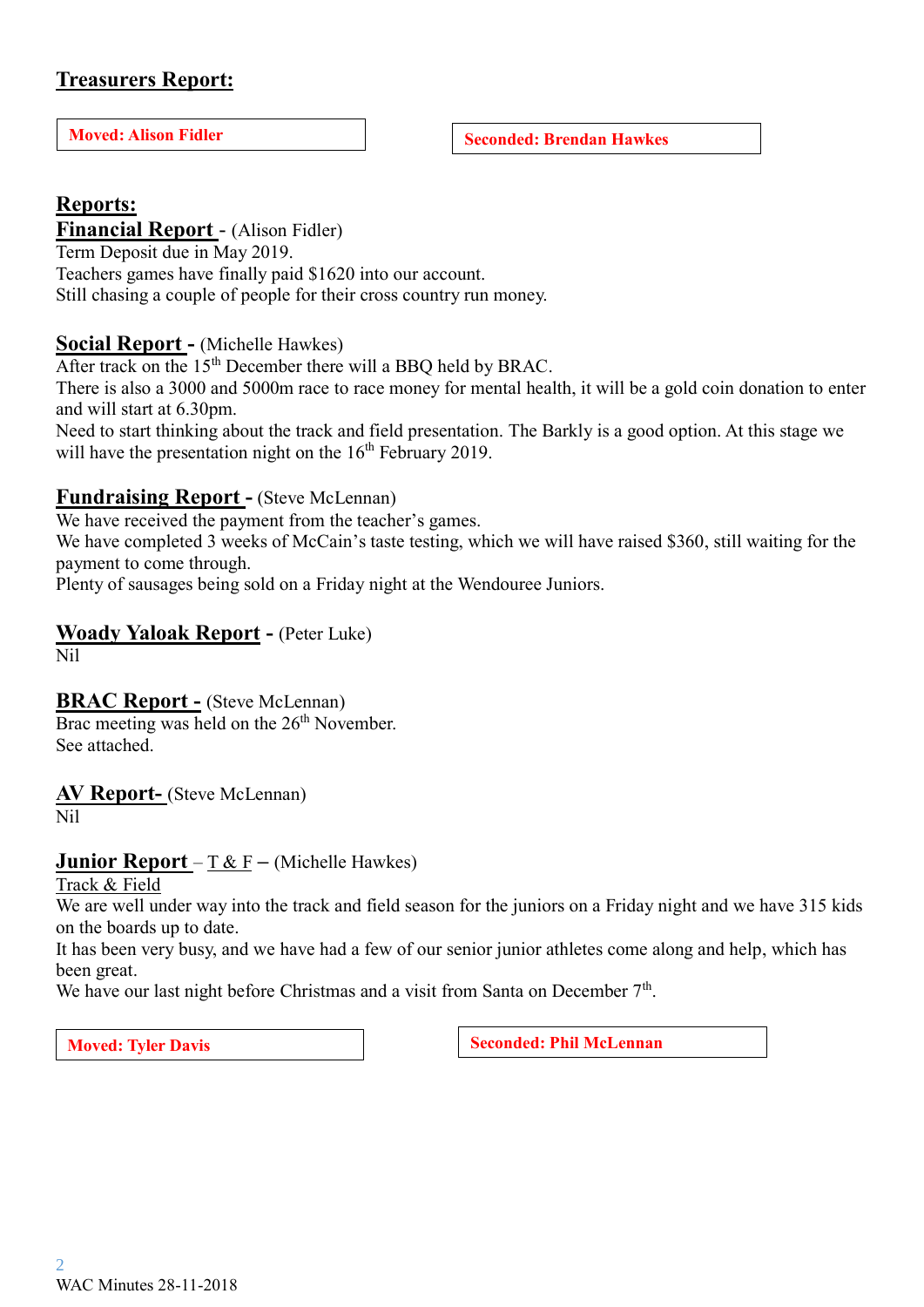# **General Business:**

| <b>Steve McLennan</b> | How much do we charge for the hire of our junior equipment if a<br>school needs to use? This will need to be a case by case basis, but<br>the minimum charge will be \$100.<br>We will be getting the skip moved from the start of the aths area.<br>Troy nearly has our sign ready to for the aths area.                                                                                                                                                                                                                                                                    |
|-----------------------|------------------------------------------------------------------------------------------------------------------------------------------------------------------------------------------------------------------------------------------------------------------------------------------------------------------------------------------------------------------------------------------------------------------------------------------------------------------------------------------------------------------------------------------------------------------------------|
| Michelle Hawkes       | Nil                                                                                                                                                                                                                                                                                                                                                                                                                                                                                                                                                                          |
| Phil McLennan         | Cross Country review. Look at increasing number of other users at<br>certain races, safety, courses where people get lost, sponsored runs,<br>clash races (AV & Ballarat) combined races with Ballarat,<br>aggregate scoring systems etc. Things we need to discuss at length.<br>We need to write a letter to council asking to have zebra crossing<br>put on all the road ways. This should be done for the community as<br>a whole and the future of safety for all lake users. We will have our<br>meeting on the Wednesday 12 <sup>th</sup> Dec at 6.30pm at City Oval. |
| <b>Alison Fidler</b>  | N <sub>il</sub>                                                                                                                                                                                                                                                                                                                                                                                                                                                                                                                                                              |
| <b>Brendan Hawkes</b> | N <sub>il</sub>                                                                                                                                                                                                                                                                                                                                                                                                                                                                                                                                                              |
| <b>Tyler Davis</b>    | Ballarat North have rescheduled their sports day to Friday 7 <sup>th</sup><br>December 9am - 2pm.<br>Can we get the $3rd$ discus cage done over the summer break?<br>Its been great that the kids that run Nationals and received financial<br>help Nick, Lily, Darcy and Harry have helped so far.                                                                                                                                                                                                                                                                          |

Meeting Closed at 9.18pm Next meeting proposed for the16<sup>th</sup> January 2019  $@7.30$ pm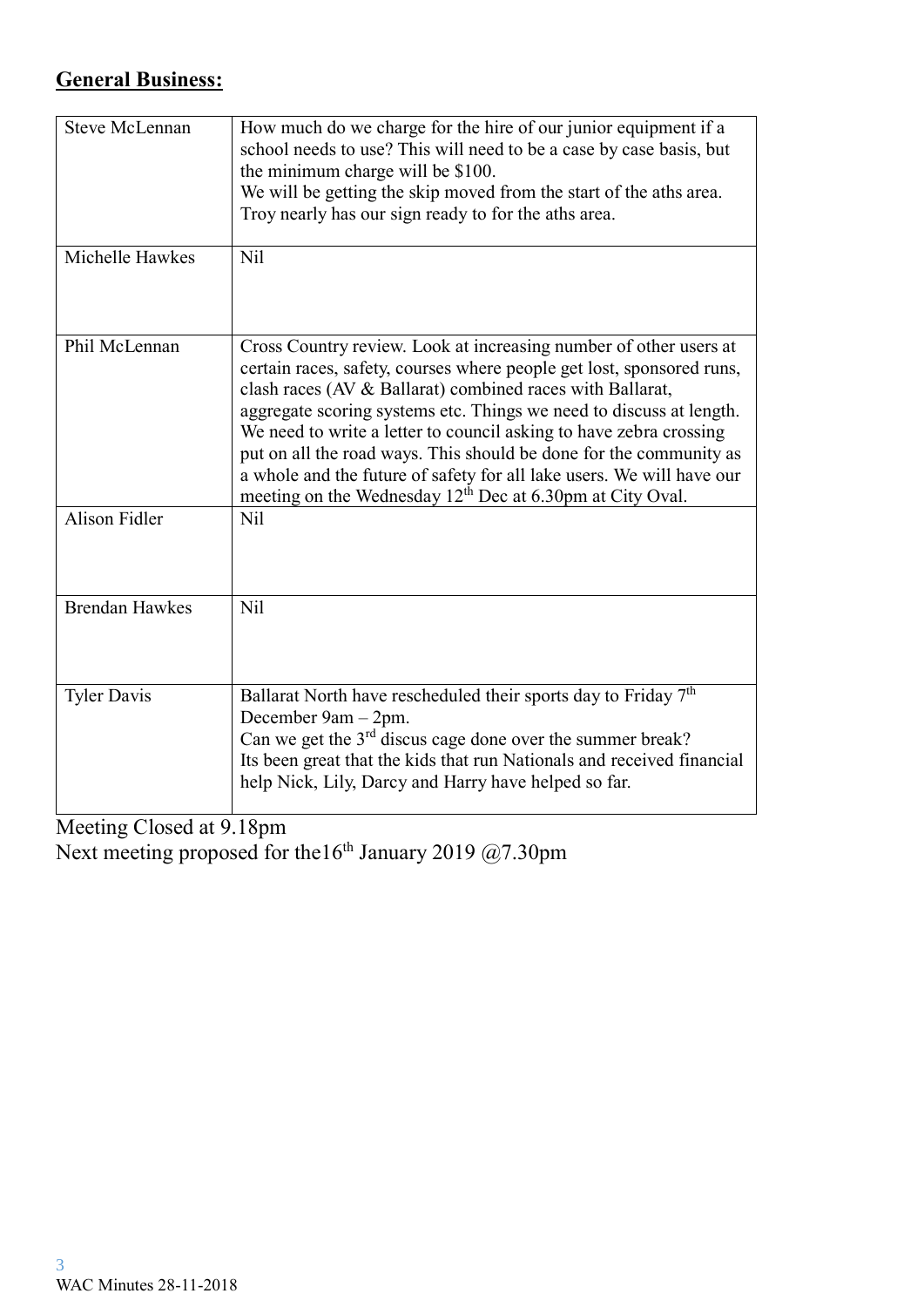### **BALLARAT REGIONAL ATHLETIC CENTRE Board Meeting Minutes Monday 15th January 2018 @ 7.30pm**

**Meeting Commence**: 7:32pm

#### **John Weeks declared a conflict of interest as he works for the City of Ballarat.**

**Present**: Steve McLennan (Chair), Ashley Rogers (note taker), Michelle Hawkes, Rod Griffin, Nev Downs, John Weeks, Paul Burge, Helen Rieniets, Marita Rieniets

**Apologies**: Julie Bicknell, Shane Bicknell, Josh Attwood

**Special Guests:** Steve Moneghetti, Corey Saitta (WestVic Academy of Sport)

### **Minutes of Previous Meeting:**

- The hole in the fence of the York Street carpark.
	- o The hole has now been fixed.
- Quote for throwing in progress signs.
	- o John has a quote (attached) and will be discussed in facilities report.
- Sponsorship development.
	- o Ash still needs to send the original proposal to John first.
- Gaining access to the PayPal account.
	- o Ash noted he had talked to Josh Attwood and Aaron Green who said neither of them were the original creators.
		- Marita confirmed she had gained access but hit another problem with the associated names on the account. She is working to amend this issue and will hopefully have full access by next month's meeting.
- John getting a copy of the BRAC constitution
- o Yes Ash was able to get an electronic copy to John. He will also forward it to all committee members.
- Astro turf outside the photo finish pavilion.
	- o Still hasn't been fixed. Steve McLennan to do discuss in general business.
		- Helen noted she is mentioned in the previous month's minutes though she did not attend.
			- o Ash will fix that up. It should have read "Marita".
- The old sign in log book has still not been found.
	- o Steve McLennan noted that Little Athletics is still not signing in and out. It was agreed that correspondence needs to be sent to them regarding this matter.
		- Ash to correspond with Little Athletics
- Little Athletics/AV Shield cross over day suggested last meeting.
	- $\circ$  Julie still hasn't spoken to anybody about it since and it was scheduled for this Saturday 1<sup>st</sup> of December.
		- It would be great to know if this is going ahead because entering athletes into the Meet Manger program is extremely time consuming
			- Steve McLennan to contact Julie regarding this issue.

Motion: That the minutes are a true and accurate record of the last meeting: Moved: Rod Seconded: Michelle Vote: **Carried**

### **Correspondence:**

In:

- Email from Greg Sprattling regarding the water bill situation (attached)
- Email from Steve Moneghetti confirming he will be attending the November BRAC meeting.
- Email from David Evans inquiring about his late father Life Member Jack Evans (attached)
	- o Not a lot of knowledge about this person from the members of the board. It was suggested that either Kevin Ruddick or Russel Bourke would be ideal people to talk to.
		- Ash to follow up with them.
- Email from the Western Hotel regarding a competition they were running (has since expired) o Was emailed out to club delegates.
- Email from John Weeks with his AV registration receipt.
- Invoice from Magnetic Automation (turnstile gate cards)
- Invoice from Intersport (high jump bar supports)

Out:

- Email replying to Greg Sprattling thanking him for clarification on the water bill issue.
- Email to Steve Moneghetti inviting him to the BRAC monthly meeting (attached)
- Email out to John Weeks with the BRAC constitution.
- Email to Victorian Police regarding recent graffiti and damage to Llanberris signs (attached).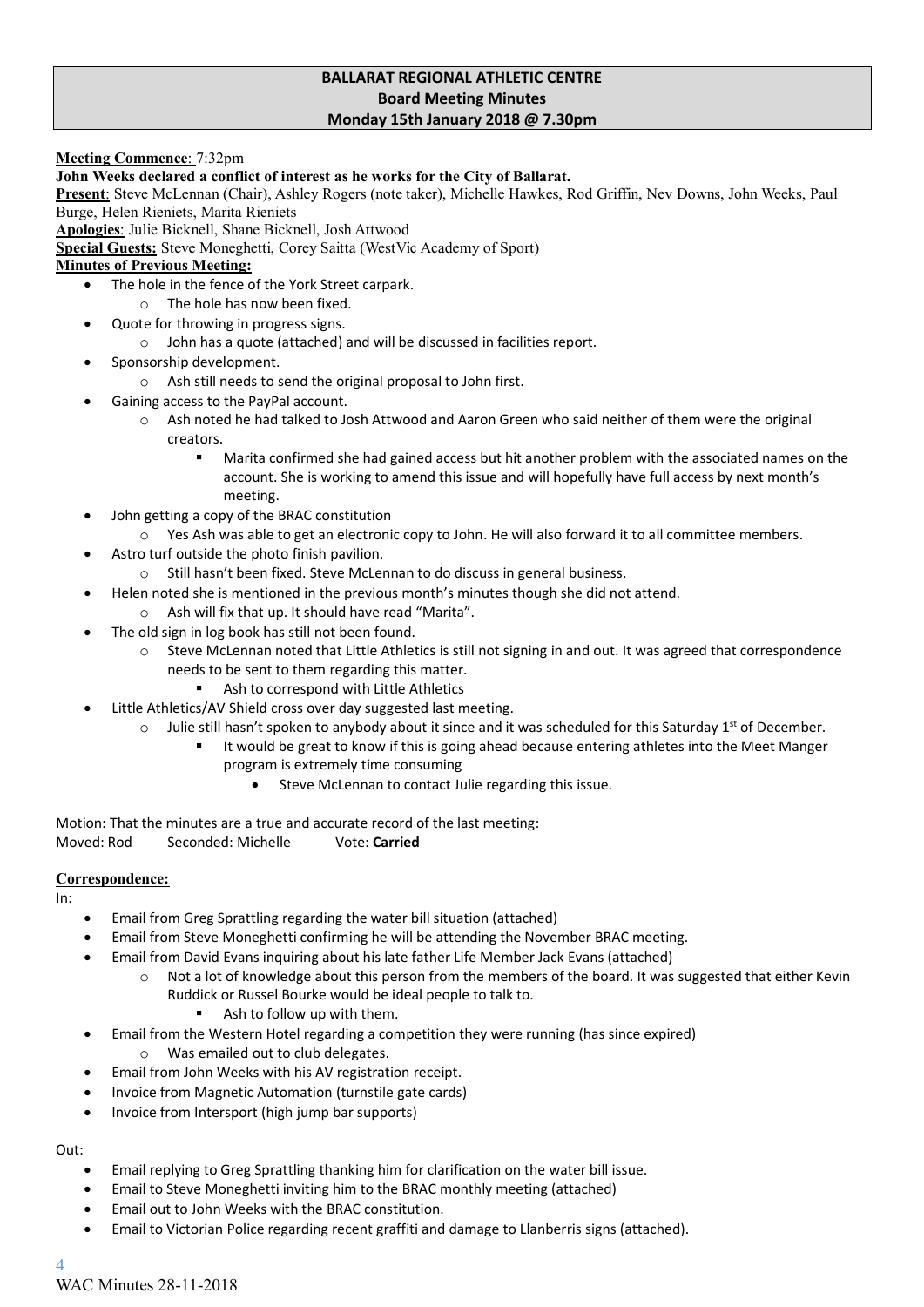o John noted that Greg Sprattling should be notified as the council takes a zero tolerance policy on this sort of behavior.

**Reports**

**Treasure's Report:** Attached below.

**Council Report**

At this stage John Weeks was asked to leave the room due to his conflict of interest.

Steve McLennan had a meeting with Greg Spratling which resulted in the hole in the fence being repaired. They also talked about the long term strategy of the flora and fauna of the Llanberris facility. Greg suggested that this would fall into a major funding issue and will rely on money coming from grants. Disappointingly this means we will need to deal with another department of the City Council.

Steve McLennan had a discussion with Mark Patterson about John Weeks and his conflict of interest as an employee of the council. Both men agreed that in the best interest of John that he step outside during council discussion.

- Steve McLennan wanted it noted that this was in no way personal towards John only that his passion can sometimes get himself into that conflict grey area.
	- o Needless to say John is still a vital asset to BRAC and his insight is unmeasurable when it comes to other sporting facilities and dealing with councils.

### **Track Report**

Numbers for the rounds since our previous meeting:

Round  $4 = 103$ 

Round  $5 = 100$ 

Round  $6 = 92$ 

Llanberris Gift (100m handicap) was well attended and enjoyed by all involved. Thanks to those who assisted.

BRAC had a number of representatives at the Australian  $10 - 12$  years Track & Field Championships in Melbourne  $(23^{rd} - 27^{th}$ November 2018).

The Mental Health Awareness 3000m and 5000m events will be conducted on  $15<sup>th</sup>$  Dec 2018. They will start at approximately 6:30pm after the last event. \$2 entry for Registered and Non-registered athletes, with the proceeds of the runs going to Headspace Ballarat. Flyers and Posters will be emailed to all members and distributed to businesses in town.

There will be a BBQ after competition on the  $15<sup>th</sup>$  December. Members are encouraged to stay.

### **Cross Country**

AV is still yet to release dates for 2019 cross country season. Thus a syllabus is difficult to start assembling at this stage.

Steve McLennan stated that he will be holding an open forum to BRAC athletes about the upcoming 2019 Cross Country season. The date set was the 4<sup>th</sup> February 2019 at 7:30pm. Please spread the word to all members

#### **Canteen**

The canteen had 3 schools this month  $(2<sup>nd</sup>, 8<sup>th</sup>$  and  $23<sup>rd</sup>$  November).

The school on the 23<sup>rd</sup> stated that they did not want the canteen open during the carnival. BRAC needs to inforce with schools that this is not an option and that the canteen runs at all events scheduled at the facility.

- This school also cancelled on the day due to rain and unfortunately will take a financial hit for Ash's wages. This bought up discussion about should schools be charged for a cancellation fee to cover these costs?
	- o Ash found the terms and conditions for hiring Llanberris. It was found to have a cancellation fee that should have been enforced if the school hadn't booked in another date.
		- He will look it over and make any changes that are necessary. He will also send it to the booking schools are part of the hiring process.

### **Officials**

Steve McLennan thanked all the officials so far for the hard work in the AV shield rounds that have been completed.

Implementing the 2 shot put rinks worked really well and will be employed every round from now on.

• Athletes need to make sure they arrive at the event on time to ensure this works proficiently.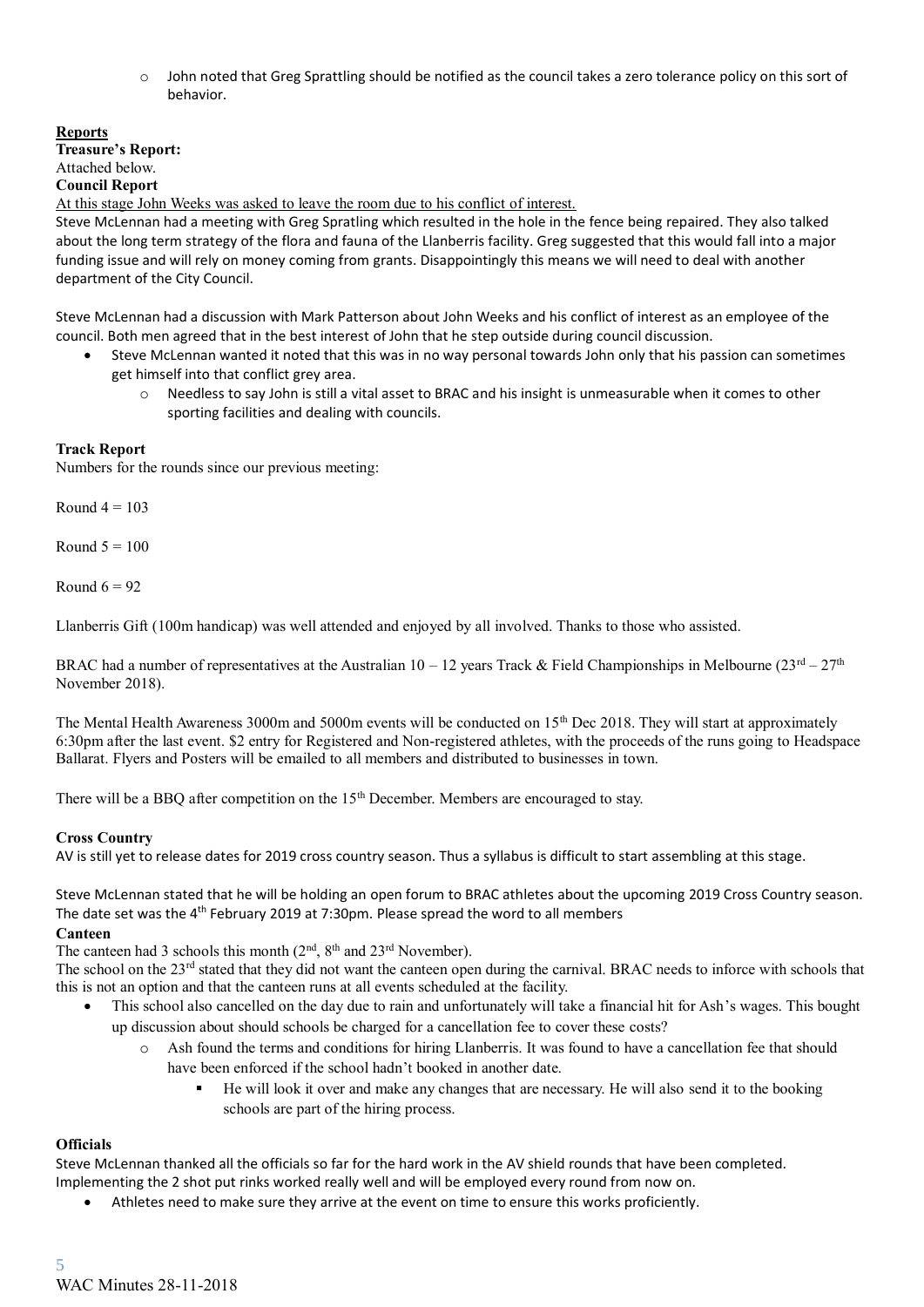Helen queried that can the javelin times be changed to save time?

- Nev noted that the times can't be changed as they are set by AV before the start of the season. Steve McLennan and Ash also stated that the program is allowed to run 30 minutes ahead of schedule.
	- The following strategies were recommended to keep the javelin moving along proficiently.
		- Need to keep announcing the different rounds over the duration of the program
		- Clubs to word up athletes about attending on time
		- Not encouraging athletes to enter throws rounds when they have other events scheduled.

Helen confirmed she will get the officials roster out before Saturday.

#### **Facilities Report**

John has acquired a quote for new "throwing in progress" signs for the centre. The signs are a cost of \$300 each and most of the cost comes from the support stand they sit in. The board agreed this is a realistic amount per sign.

- John moved a motion that 3 signs be purchased for the centre.
	- o Moved: John Seconded: Nev Vote: **Carried**
- John suggested that with the purchase of the new signs we should be encouraging/obliging school to use them when they hire Llanberris
	- $\circ$  Ash is happy to let school knows they need to put the signs out during carnivals when corresponding with them.

Motion: That the reports be received: Moved: Helen Seconded: Rod Vote: **Carried**

#### **General Business**

#### John

John has read through the BRAC constitution and noted that section 12.6 states that office bearers of the BRAC board can't be financial employees. Currently Steve McLennan, Helen and Ash are all in this situation so BRAC are breaching section 12.6.

- o Currently the constitution can only be changed at the BRAC AGM which isn't scheduled until May 2019
	- o Rod will speak with Karelia Darracott (former BRAC secretary and lawyer) to find out what our legal options are to mend this issue.

#### Nev

Nev let everybody know that on the Round 8 of AV Shield (15<sup>th</sup> of December) we have a late start (4pm) for the program and an invitation 3k/5k would be run at the end of the regular program. It will be open to the public with a cost of a gold coin donation to participate. The round will also have a mental health awareness focus alongside the traditional Christmas theme that has been implemented in past years.

- o One issue identified was how we were going to lap score all those who entered.
	- $\circ$  Nev will look into this issue and a possibility might be that athletes will need to supply their own lap scorer.

Nev queried the receiving order of recent BRAC life members Brian Howlett and Michael Hayes for his record.

o It was confirmed Brian Howlett (2017) received his first followed by Michael Hayes (2018)

Nev questioned Steve Moneghetti on the situation with the lighting on the Lake as Steve Moneghetti is an "ambassador" for this project

o Steve Moneghetti was able to confirm that both government parties have made a commitment to lighting up the Lake. The voted in party have committed to lights around the Lake and some parts of Vic Park.

#### Steve Moneghetti

Steve Moneghetti said that he has several trophies at home he plans to throw out and offered them to BRAC if they could use them.

- Steve McLennan noted that many of the BRAC men's trophies are missing and this could be a good opportunity to replace them.
	- o If BRAC don't want them Helen stated that Ballarat YCW would be willing to use them.

### **Helen**

Helen noted that the NBN is very hit and miss with the signal strength down in the Tom Roberts pavilion. She suggested we might need to contact NBN about the possibility of getting the signal boosted or moving the router closer to the Tom Roberts. Ash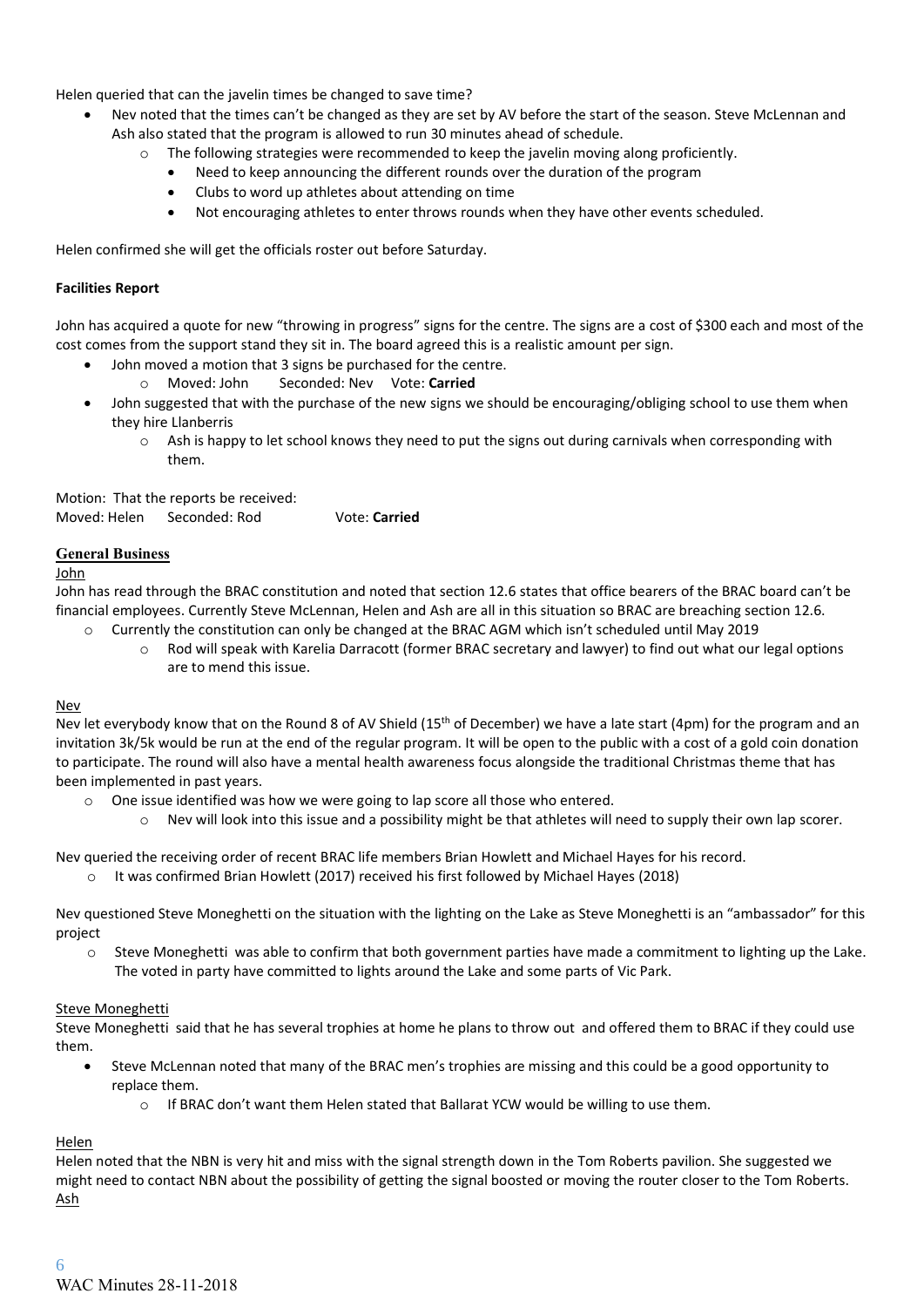Ash let the board know he has created a new email for the all correspondence he receives from Intersport in relation to gate card top ups. Currently it was going to his personal email.

- o bracturnstilegate@gmail.com
- o Password Llanberris

#### Steve McLennan

Steve McLennan noted that the astro turf out the front of the photo finish pavilion is still an ongoing issue. It was Steve's opinion that if we did try and fix it ourselves that the issue might happen again.

o Steve McLennan was given permission to get a quote to properly repair the patch of turf.

#### Corey Saitta

Corey Saitta from the WestVic Academy came in to discuss how West Vic can help out the sport of athletics. He is new to the academy and wanted to come meet the board and discuss how the WestVic could be of help to the regions high level athletes. He wanted it noted that they didn't want to take over the role of the local coaches but compliment them and provide additional support.

Presently most individual sport scholarships holders are from the sport of athletics. Some of the higher level athletes include Sam Rizzo, Jemma Peart, Alanna Peart, and Eliza Peart.

Currently the WestVic Academy is using high level athletes to influence the younger generation with their experience and knowledge.

Nev questioned that can athletes not part of the program gain access in some capacity?

o Corey stated that currently only those who pay the full membership gain access to program. He agreed that in some capacity an associate membership could be a possibility and that it would need some tinkering. In saying that Corey still wants to keep the integrity of the program and no make it open slather.

John asked what the WestVic Academy can offer athletes?

- Screening
- Education seminars
- Nutrition information
- Sport science testing
- Strength and Conditioning coaching
- Sport psychology

Michelle asked how do you get into West Vic Academy?

- Currently the only way to get into the academy is through scouting done by WestVic themselves. They approach local networks and identify top end talent and self-select.
	- o They do have a screening process for all athletes entering the program.

John asked what the selection criteria is to enter the program.

- Corey didn't really identify what the selection criteria were.
- West Vic is after high end talent only. Those looking for further sporting opportunities who aren't at the top of their chosen sport should be contacting Sports Central.
	- Almost all athletes in the WestVic program are state or national level.

Rod stated when he was part of the original development of the WestVic academy the big weakness was the coaching structure for athletes, especially in the more technical events. It was his opinion that these athletes were wasting the money for the membership.

o Corey agreed with this statement. They are working hard to address this issue and maybe looking at offering only what they can cater for rather the current coaching model they had been employing.

### Rod queried the cost of the full membership

o Corey was able to confirm the cost is \$420 which allows full access to the academy's programs and facilities.

John questioned should BRAC be identifying athletes on behalf of the West Vic Academy?

- o Corey noted that maybe high level athletes should be added to a list and have Steve McLennan or Ash forward on to the academy.
	- o Steve Moneghetti echoed this statement and noted that Corey has a lot on his plate so it will be up to the local coaches to get names to Corey
- John suggested that maybe a panel of the local coaches should get together and nominate athletes on behalf of BRAC o Corey agreed that might be helpful for the development of the relationship between BRAC and West Vic.